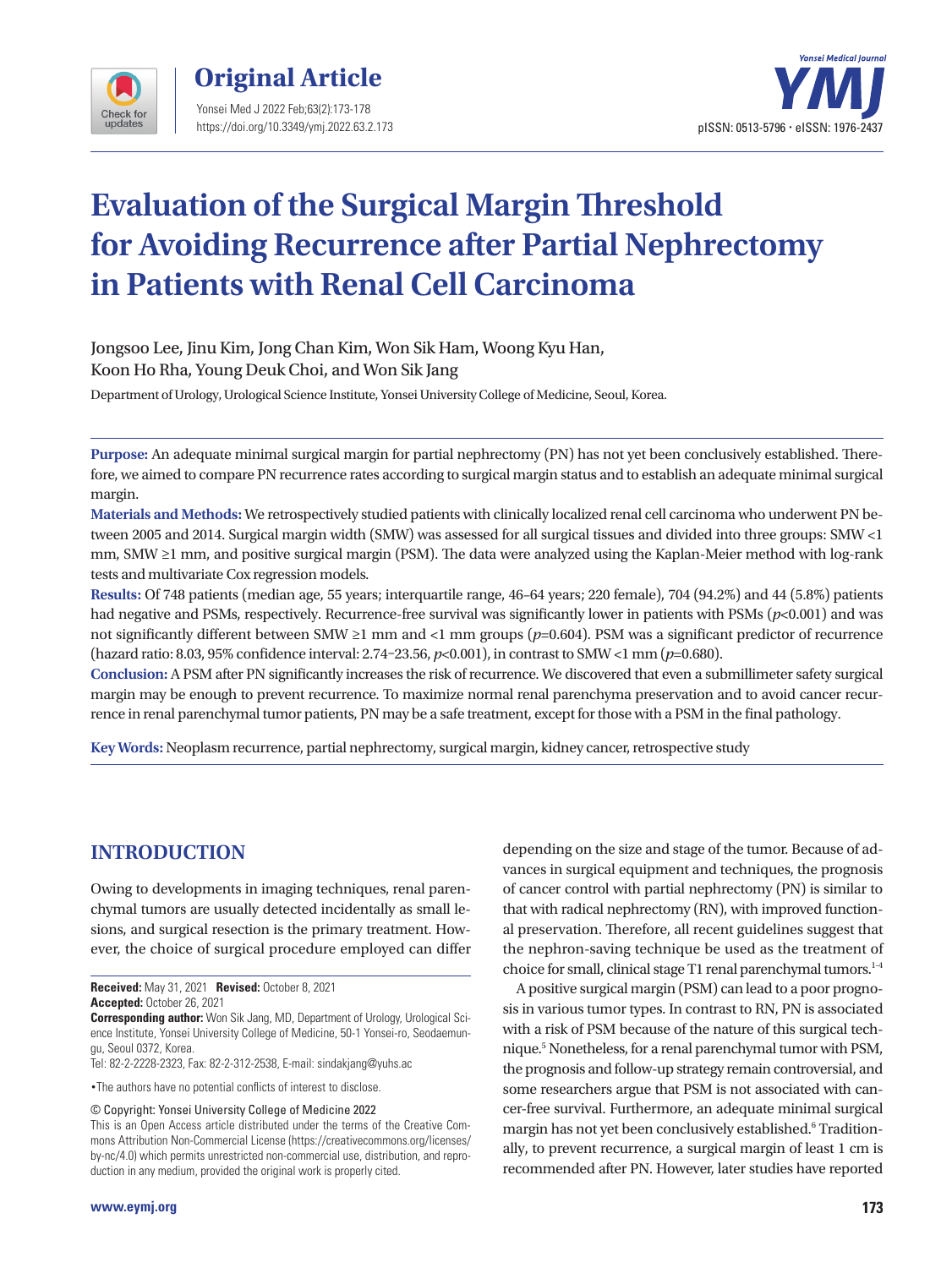# **YMI**

that a surgical margin of 5 mm or even less is sufficient for cancer control.<sup>7</sup> Moreover, the PSM rate of tumor enucleation surgery has been reported to be similar to that of PN.8

The safety of a surgical margin width (SMW) of 5 mm has been evaluated previously. Meanwhile, as tumor enucleation techniques usually obtain a SMW within a submillimeter, accounting for one-fourth of negative surgical margin (NSM) cases, we set out to evaluate the safety of a submillimeter SMW. To do so, we aimed to investigate associations between PSM and cancer recurrence rates in patients with clinically localized renal cell carcinoma (RCC) treated with PN. Additionally, we compared recurrence rates between patients with a SMW <1 mm and ≥1 mm to address the uncertainty of surgical margin recommendations for PN and tumor enucleation.

## **MATERIALS AND METHODS**

This study was approved by the Institutional Review Board of Severance Hospital in Seoul, Korea (IRB No: 4-2019-0215) and was performed in accordance with the 1964 Helsinki declaration and its later amendments or comparable ethical standards. The requirement to obtain written informed consent was waived owing to the retrospective study design. We enrolled 855 patients with clinically localized renal parenchymal tumors who had been treated with PN at our institution between 2005 and 2014. After excluding patients with a benign pathology and those with incomplete pathologic or follow-up data, 748 patients were included in the final analysis. PN was performed by open, laparoscopic, and robotic methods. The patients were divided into the following three groups for comparison according to the surgical margin: 1) SMW <1 mm, 2) SMW ≥1 mm, and 3) PSM. PSM was defined when the tumor extended to the inked specimen edge.

#### **Patient characteristics**

We reviewed the medical records at our institution to obtain the patients' clinical and pathologic characteristics, including age, sex, tumor size, Fuhrman grade, tumor histology, tumor stage, and surgical margin status of the PN specimen. Tumor stage was determined according to the 7th edition of the American Joint Committee on Cancer Staging Manual.<sup>9</sup>

#### **Pathologic analysis**

All specimens were sent to dedicated urological pathologists at our institution for analysis. Tumor size was determined by measuring the maximal diameter of the tumor at the time of the pathologic examination. For malignant tumors only, the histology was modeled as a categorical variable as follows: clear cell, papillary (no type difference), chromophobe, and unclassified renal cancer.

#### **Follow-up assessments**

The patients were assessed every 3 months for the first year after surgery and then semi-annually or annually. Follow-up assessments involved history taking, physical examinations, routine laboratory blood tests, chest radiography, and abdominal imaging (computed tomography or magnetic resonance imaging). The follow-up evaluations of PSM cases were performed at the same intervals. Recurrence was defined as a radiologically verified, newly observed, abnormal enhanced lesion during the study period. A newly observed lesion adjacent to the operative site was confirmed as local recurrence, and that in a distant organ was verified as distant recurrence.

#### **Statistical analysis**

Among the patients' baseline characteristics and pathologic outcomes, we compared categorical data, such as sex, Fuhrman grade, tumor histology, tumor stage, and surgical margin status, using the chi-square test, whereas the continuous variables of age and tumor size were analyzed using the Mann-Whitney U test. We used the Kaplan-Meier method with log-rank tests to estimate and compare the probabilities of recurrence among groups. Cox proportional hazards models were used to investigate associations between variables and the risk of recurrence. Significant variables from the univariate analysis were included in the multivariate model. All statistical analyses were conducted using SPSS software, version 23.0 (IBM Corp., Armonk, NY, USA). Comparisons were conducted using the twotailed test, and *p*-values <0.05 were considered statistically significant.

### **RESULTS**

Of the 748 patients enrolled in this study, 44 (5.8%) had PSM. Among the patients without PSM, 532 (75.6%) and 172 (24.4%) patients were classified as having an SMW ≥1 mm and <1 mm, respectively. The median follow-up period after PN was 58 months (interquartile range: 40–78 months).

Table 1 shows the differences in clinical and pathologic characteristics according to surgical margin status and width. Compared to SMW ≥1 mm and <1 mm, patients with PSM were less likely to have a clear cell type and pathologic T1a stage (*p*= 0.002 and <0.001, respectively). No statistically significant differences were identified between the SMW ≥1 mm and <1 mm groups in terms of patient age, sex, tumor size, Fuhrman grade, tumor histology, or tumor stage.

In the entire cohort, 17 patients (2.3%) experienced recurrence during the follow-up period after PN: 6 (0.8%) had local recurrence, and 11 (1.5%) had distant recurrence. Of these, 7 (15.9%) were from the PSM group, 2 (1.2%) were from the SMW  $\leq$  1 mm group, and 8 (1.5%) were from the SMW  $\geq$  1 mm group (Table 2). The Kaplan-Meier curves in Fig. 1 show that recurrence-free survival was significantly lower in patients with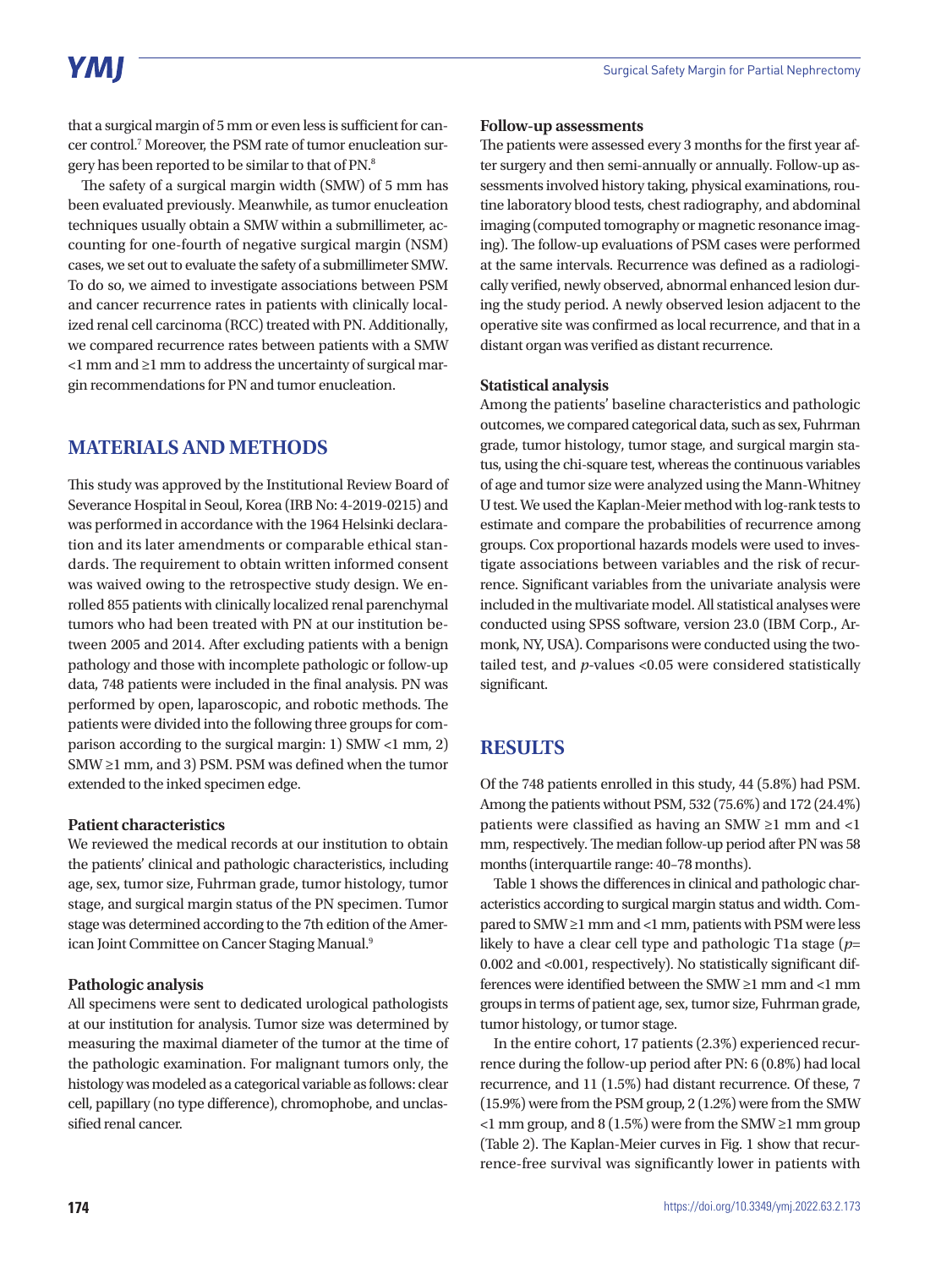PSM (log-rank test,  $p<0.001$ ). When the cases were stratified by SMW ≥1 mm and <1 mm, no significant difference in recurrence-free survival was observed between the two groups (logrank test, *p*=0.604). Five-year recurrence free survival rates were 13.3%, 1.1% and 1.3% for the PSM, SMW <1 mm and SMW >1 mm groups, respectively.

Table 3 shows the results of the univariate and multivariate Cox regression analyses for predicting recurrence after PN. In the multivariate regression analysis, age [hazard ratio (HR)<sup>10</sup>: 1.06, 95% confidence interval (CI): 1.01–1.11, *p*=0.009], tumor stage ≥T1b (HR: 5.60, 95% CI: 2.10–14.91, *p*<0.001), and a PSM (HR: 8.03, 95% CI: 2.74–23.56, *p*<0.001) were identified as sig-

|  |  | Table 1. Comparison of Clinical and Pathologic Characteristics according to Surgical Margin Status and Width |
|--|--|--------------------------------------------------------------------------------------------------------------|
|  |  |                                                                                                              |
|  |  |                                                                                                              |

| <b>Variables</b> | <b>NSM</b><br>$(n=704)$ | <b>PSM</b><br>$(n=44)$ | $p$ value*             | $SMW \ge 1$ mm<br>$(n=532)$ | $SMW < 1$ mm<br>$(n=172)$ | $p$ value* |
|------------------|-------------------------|------------------------|------------------------|-----------------------------|---------------------------|------------|
| Age, yr          | $55(46 - 64)$           | $57(47 - 66)$          | 0.510                  | $55(46 - 64)$               | $55(45 - 64)$             | 0.946      |
| Sex, male        | 500(71.0)               | 28(63.6)               |                        | 379 (71.2)                  | 121 (70.3)                | 0.847      |
| Tumor size, cm   | $2.5(1.8-3.4)$          | $2.8(1.6-4.7)$         | 0.179                  | $2.5(1.8-3.4)$              | $2.5(1.9 - 3.4)$          | 0.406      |
| Fuhrman grade    |                         |                        | 0.338                  |                             |                           | 0.154      |
|                  | 63(8.9)                 | 5(11.4)                |                        | 52(9.8)                     | 11(6.4)                   |            |
| $\mathbf{2}$     | 390(55.4)               | 21(47.7)               |                        | 303(57.0)                   | 87(50.6)                  |            |
| 3                | 219(31.1)               | 14 (31.8)              |                        | 150 (28.2)                  | 69 (40.1)                 |            |
| $\overline{4}$   | 7(1.0)                  | 0(0.0)                 |                        | 7(1.3)                      | 0(0.0)                    |            |
| Missing          | 25(3.6)                 | 4(9.1)                 |                        | 20(3.7)                     | 5(2.9)                    |            |
| Tumor histology  |                         |                        | $0.002^{\dagger}$      |                             |                           | 0.935      |
| Clear cell       | 615(87.4)               | 33(75.0)               |                        | 466 (87.5)                  | 149 (86.6)                |            |
| Papillary        | 52(7.4)                 | 3(6.8)                 |                        | 37(7.0)                     | 15(8.7)                   |            |
| Chromophobe      | 36(5.1)                 | 7(15.9)                |                        | 28(5.3)                     | 8(4.7)                    |            |
| Other            | 1(0.1)                  | 1(2.3)                 |                        | 1(0.2)                      | 0(0.0)                    |            |
| Tumor stage      |                         |                        | $< 0.001$ <sup>+</sup> |                             |                           | 0.670      |
| T <sub>1</sub> a | 629 (89.3)              | 29(65.9)               |                        | 477 (89.7)                  | 152 (88.4)                |            |
| $\geq$ T1b       | 75 (10.7)               | 15(34.1)               |                        | 55(10.3)                    | 20(11.6)                  |            |

NSM, negative surgical margin; PSM, positive surgical margin; SMW, surgical margin width; IQR, interquartile range.

Data are presented as median (IQR) or n (%).

\*The chi-square test was used for categorical data, whereas the Mann-Whitney U test was used for continuous data, † *p*<0.05.

### **Table 2.** Recurrence Sites after Partial Nephrectomy

|                        |               | <b>Distant</b> |               |              |                    |
|------------------------|---------------|----------------|---------------|--------------|--------------------|
|                        | Local $(n=6)$ | Bone $(n=1)$   | Liver $(n=1)$ | Lung $(n=8)$ | Lymph node $(n=1)$ |
| Margin status          |               |                |               |              |                    |
| $SMW \ge 1$ mm (n=532) | $1(0.2)$ *    | 1(0.2)         |               | 5(0.9)       | 1(0.2)             |
| SMW <1 mm (n=172)      |               |                | 1(0.6)        | 1(0.6)       |                    |
| $PSM$ (n=44)           | 5(11.3)       |                |               | 2(4.5)       |                    |
| Tumor stage            |               |                |               |              |                    |
| $T1a (n=658)$          | 2(0.3)        |                |               | 4(0.6)       | 1(0.2)             |
| $\geq$ T1b (n=90)      | 4(4.4)        | 1(1.1)         | 1(1.1)        | 4(4.4)       |                    |
| Tumor histology        |               |                |               |              |                    |
| Clear cell (n=648)     | 6(0.9)        | 1(0.2)         | 1(0.2)        | 6(0.9)       | 1(0.2)             |
| Papillary (n=55)       |               |                |               | 2(3.6)       |                    |
| Fuhrman grade          |               |                |               |              |                    |
| 1 $(n=68)$             |               |                |               |              |                    |
| $2(n=411)$             | 4(1)          | 1(0.2)         |               | 2(0.5)       | 1(0.2)             |
| $3(n=233)$             | 2(0.9)        |                | 1(0.4)        | 4(1.7)       |                    |
| $4(n=7)$               |               |                |               | 1(14)        |                    |
| Missing $(n=29)$       |               |                |               | 1(3.4)       |                    |

SMW, surgical margin width; PSM, positive surgical margin.

Data are presented as n (%).

\*Clear cell, Fuhrman grade 2, 3.0×2.5 cm, has been recurred to ipsilateral perinephric fat.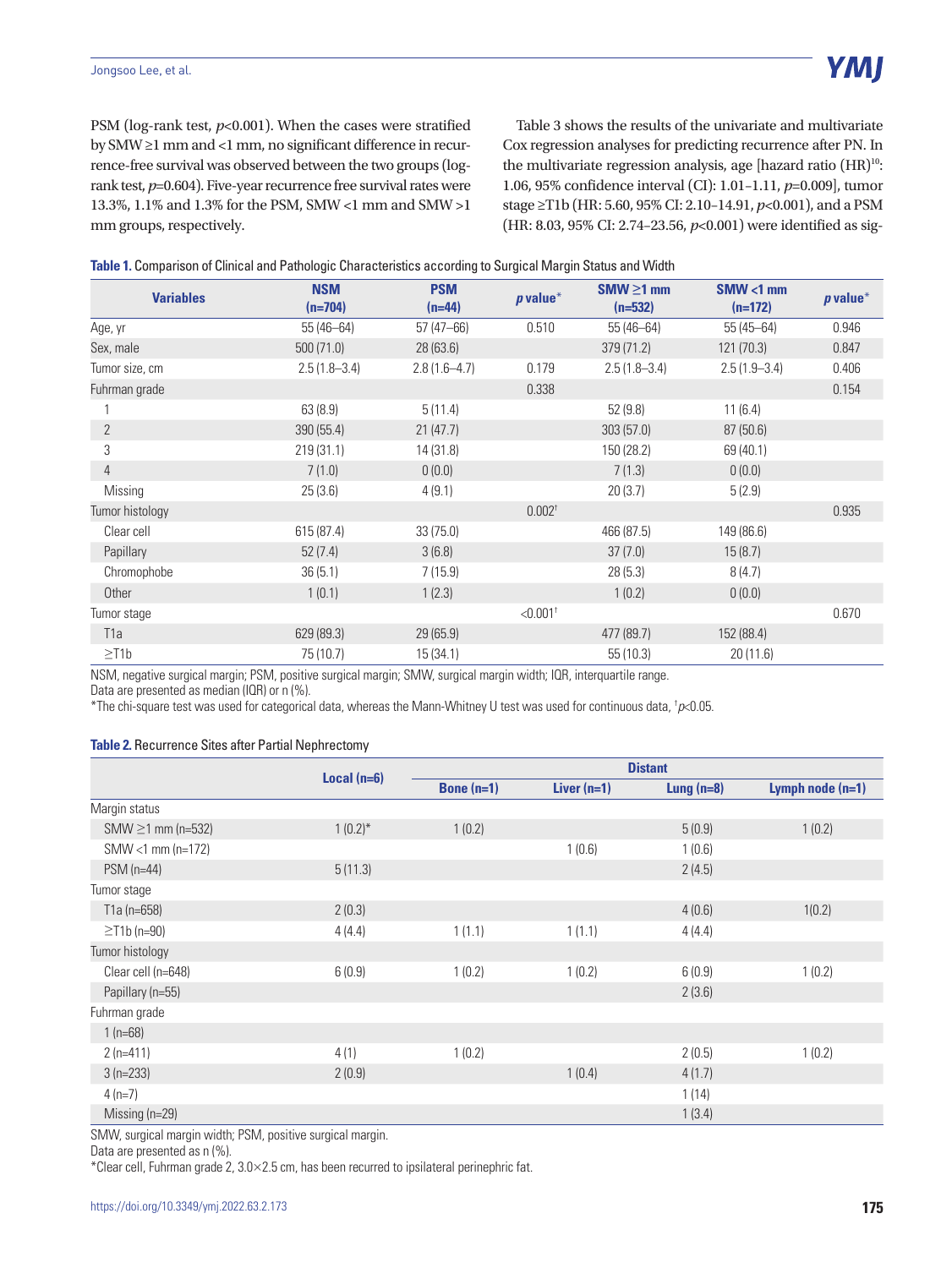# YMI

nificant predictors of recurrence, whereas an SMW <1 mm was not (*p*=0.680).

## **DISCUSSION**

In this large-sample retrospective study, we examined the effects of the surgical margin on the prognosis of patients undergoing PN. Our study confirmed once again that PSM is an important predictor of recurrence. Additionally, it was confirmed



**Fig. 1.** Kaplan-Meier curve for recurrence-free survival for all groups. NSM, negative surgical margin; PSM, positive surgical margin; SMW, surgical margin width.

that maintaining a submillimeter SMW in accordance with recent trends aimed at maximizing normal renal parenchyma protection is safe without jeopardizing cancer control.

Every surgery has its own goals, and for PN, there are three main goals, the so-called "trifecta." Hung, et al.<sup>11</sup> first described the concept of the trifecta in PN as consisting of the following factors: a NSM, no renal function decline, and no urologic complications. Because controlling the cancer may be the most vital goal of oncologic surgery, achieving NSM is of utmost importance. Furthermore, because of a decrease in renal function after PN, the resection volume of healthy tissue is also a critical factor for surgical success. Therefore, the width of the surgical margin may be a conflicting factor between successful cancer control and the preservation of renal function.

The development of surgical techniques has reduced the recommended margin width from the traditional threshold of 1 cm to a few millimeters for tumor enucleation. A pilot study by Piper, et al.<sup>12</sup> with 67 patients questioned the textbook concept that the SMW has to be >1 cm in PN for effective cancer control. The authors concluded that an SMW >1 mm around the tumor may be adequate to prevent its recurrence. Furthermore, evidence from many studies supports the concept that tumor enucleation is also a reliable treatment option with favorable oncological outcomes and functional recovery comparable with that achieved using PN.<sup>8,13</sup> However, research has also indicated that renal cell cancer with a diameter of 4–7 cm (T1b stage) may have extra pseudo-capsular cancer located within 3 mm of the primary tumor.<sup>14</sup> Despite the current trend

| <b>Variables</b>          | <b>Univariate</b>    |                        | <b>Multivariate*</b> |                        |  |
|---------------------------|----------------------|------------------------|----------------------|------------------------|--|
|                           | <b>HR (95% CI)</b>   | <i>p</i> value         | <b>HR (95% CI)</b>   | p value                |  |
| Age                       | $1.07(1.02 - 1.12)$  | $0.002^+$              | $1.06(1.01 - 1.11)$  | 0.009 <sup>†</sup>     |  |
| Sex                       |                      |                        |                      |                        |  |
| Female                    | $1$ (Ref)            | 0.305                  |                      |                        |  |
| Male                      | $1.92(0.55 - 6.69)$  |                        |                      |                        |  |
| Fuhrman grade             |                      | 0.373                  |                      |                        |  |
| Low $(1$ and $2)$         | $1$ (Ref)            |                        |                      |                        |  |
| High $(3 \text{ and } 4)$ | $1.57(0.58 - 4.21)$  |                        |                      |                        |  |
| Tumor histology           |                      |                        |                      |                        |  |
| Clear cell                | $1$ (Ref)            |                        |                      |                        |  |
| Papillary                 | $1.51(0.35 - 6.61)$  | 0.584                  |                      |                        |  |
| Chromophobe               | Not applicable       |                        |                      |                        |  |
| Other                     | Not applicable       |                        |                      |                        |  |
| Tumor stage               |                      |                        |                      |                        |  |
| T <sub>1</sub> a          | $1$ (Ref)            |                        | $1$ (Ref)            |                        |  |
| $\geq$ T1b                | $6.56(1.39 - 30.92)$ | $0.017$ <sup>t</sup>   | $5.60(2.10 - 14.91)$ | $< 0.001$ <sup>+</sup> |  |
| Margin status             |                      |                        |                      |                        |  |
| $NSM$ (SMW $\geq$ 1 mm)   | $1$ (Ref)            |                        | $1$ (Ref)            |                        |  |
| NSM (SMW <1 mm)           | $1.41(0.36 - 5.46)$  | 0.619                  | $1.33(0.34 - 5.15)$  | 0.680                  |  |
| <b>PSM</b>                | 12.94 (4.54-36.90)   | $< 0.001$ <sup>+</sup> | 8.03 (2.74-23.56)    | $< 0.001$ <sup>+</sup> |  |

CI, confidence interval; HR, hazard ratio; NSM, negative surgical margin; PSM, positive surgical margin; SMW, surgical margin width; Ref, reference. \*Significant variables in the univariate analysis were included in the multivariate model, † *p*<0.05.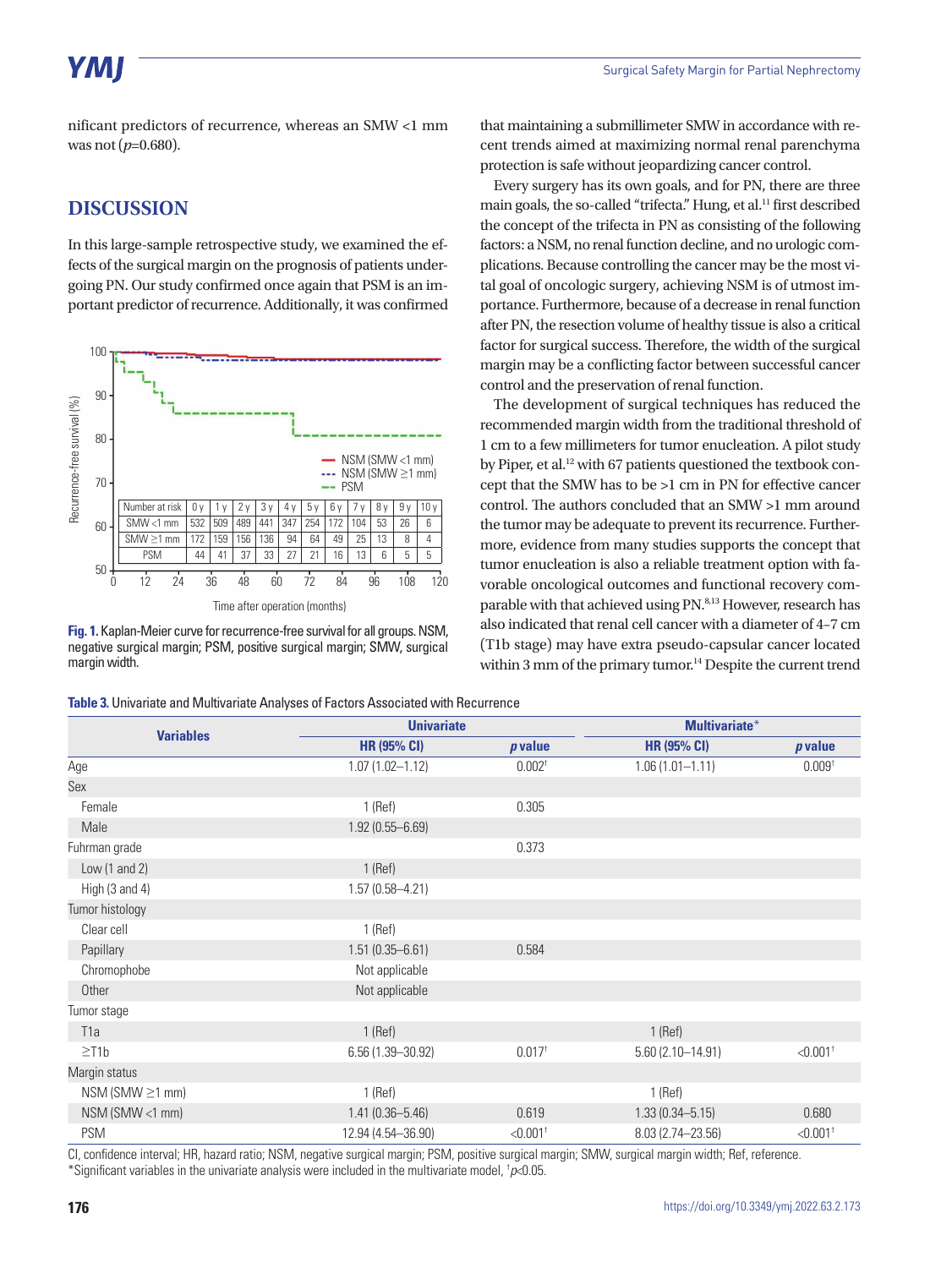towards narrower surgical margins, there is still no consensus regarding their safety range. To date, the recommended SMW of >1 mm for preventing recurrence has remained the narrowest margin investigated.

Although disputed in literature, PSM should be avoided in PN. In a large study population of 2256 patients, Wood, et al.<sup>15</sup> established that recurrence after PN is associated with PSM and higher pathologic stage. However, some studies have reported a different relationship between PSM after PN and tumor recurrence. For example, Bensalah, et al.<sup>16</sup> reported that although PSM after PN showed a trend towards being associated with local recurrence, the association was not statistically significant, and PSM did not influence cancer-specific survival in their study. Nonetheless, several authors have asserted that even if PSM after PN does not influence recurrence, vigilant follow up is mandatory.<sup>17,18</sup> This follow up requires additional and repeated examinations; the burden of the additional medical costs is borne by the patient, and these procedures can be stressful for both the surgeon and the patient. Thus, all possible efforts should be made to avoid PSM.

In our study, the incidence of PSM was 5.8%, which was not significantly different from that reported in previous studies.<sup>19,20</sup> Patients with PSM had a significantly higher T stage disease and presented with the chromophobe type of RCC more frequently than those with an NSM. This significant intergroup difference in the frequency of this RCC type may stem from innate characteristic of being large in size at the initial diagnosis.21 The recurrence rate was higher in patients with PSM than in those with SMW ≥1 mm and <1 mm. In our multivariate analysis, both tumor stage ≥T1b and PSM were strong prognosticators of cancer recurrence. Individuals with an SMW <1 mm also tended to exhibit a higher HR for recurrence than those with an SMW ≥1 mm. However, the observed difference was not statistically significant, and the HR value in the group with an SMW <1 mm was not comparable with that determined for the PSM group (HR: 1.33 vs. 8.03). Although, there were no statistical difference in clinical and pathological characteristics between the SMW ≥1 mm and SMW <1 mm groups, it can be assumed that factors that were not include in this study, such as tumor location or method of surgery, may have affected the difference in HRs. Long-term follow-up studies should be conducted in the future to examine the effects of an SMW <1 mm or different surgical methods on recurrence or survival.

Our study has several strengths worth noting. First, the mean follow-up period was 58 months, which is longer than that reported in previous studies, and thus, provides a better understanding of the effects of PSM on recurrence. Second, although there are many studies on PSM, to the best of our knowledge, none have suggested that an SMW <1 mm may be safe. Third, our study confirms that if NSM can be achieved, tumor enucleation, which usually results in a narrow surgical margin, is a safe operation method. Fourth, our single-institutional cohort ensures data uniformity.

Several limitations of our study should also be mentioned. First, as this was a retrospective study, there is a possibility of selection bias and information inaccuracy. Second, although recurrence was analyzed, cancer-specific survival and overall survival were not. An analysis of survival might have provided more in-depth results on the influence PSM has on recurrence. Third, we did not consider the tumor location, identity of the surgeon, and method of surgery, all of which may have affected the findings. Fourth, according to the literature, there is no difference in cancer control between RN and PN. However, because we did not compare RN and tumor enucleation, further evaluation is needed regarding their effects on recurrence.

In conclusion, our study shows that PSM resulting from PN increases the risk of recurrence in patients with RCC. Moreover, we demonstrate that a surgical margin in the sub-millimeter range may be adequate for preventing recurrence. To maximize normal renal parenchyma preservation and to avoid cancer recurrence in renal parenchymal tumor patients, PN may be a safe treatment, except in instances of PSM in the final pathology. To substantiate our findings, additional large-scale long-term studies are required.

### **AUTHOR CONTRIBUTIONS**

Conceptualization: Won Sik Jang, Won Sik Ham, Woong Kyu Han, Koon Ho Rha, and Young Deuk Choi. Data curation: Jongsoo Lee, Jinu Kim, and Jong Chan Kim. Formal analysis: Jongsoo Lee, Won Sik Jang, Jinu Kim, and Jong Chan Kim. Investigation: Jongsoo Lee and Won Sik Jang. Methodology: Jongsoo Lee and Won Sik Jang. Project administration: Won Sik Jang, Koon Ho Rha, and Young Deuk Choi. Supervision: Won Sik Jang, Won Sik Ham, Woong Kyu Han, Koon Ho Rha, and Young Deuk Choi. Validation: Jongsoo Lee and Won Sik Jang. Visualization: Jongsoo Lee, Jinu Kim, and Jong Chan Kim. Writing—original draft: Jongsoo Lee, Won Sik Jang, Jinu Kim, and Jong Chan Kim. Writing—review & editing: Won Sik Jang, Jongsoo Lee, Won Sik Ham, and Woong Kyu Han. Approval of final manuscript: all authors.

### **ORCID iDs**

Jongsoo Lee https://orcid.org/0000-0002-9984-1138 Jinu Kim https://orcid.org/0000-0001-7468-364X Jong Chan Kim https://orcid.org/0000-0002-0022-6689 Won Sik Ham https://orcid.org/0000-0003-2246-8838 Woong Kyu Han https://orcid.org/0000-0002-2527-4046 Koon Ho Rha https://orcid.org/0000-0001-8588-7584 Young Deuk Choi https://orcid.org/0000-0002-8545-5797 Won Sik Jang https://orcid.org/0000-0002-9082-0381

## **REFERENCES**

- 1. Dash A, Vickers AJ, Schachter LR, Bach AM, Snyder ME, Russo P. Comparison of outcomes in elective partial vs radical nephrectomy for clear cell renal cell carcinoma of 4-7 cm. BJU Int 2006;97: 939-45.
- 2. Motzer RJ, Jonasch E, Agarwal N, Bhayani S, Bro WP, Chang SS, et al. Kidney cancer, version 2.2017, NCCN clinical practice guidelines in oncology. J Natl Compr Canc Netw 2017;15:804-34.